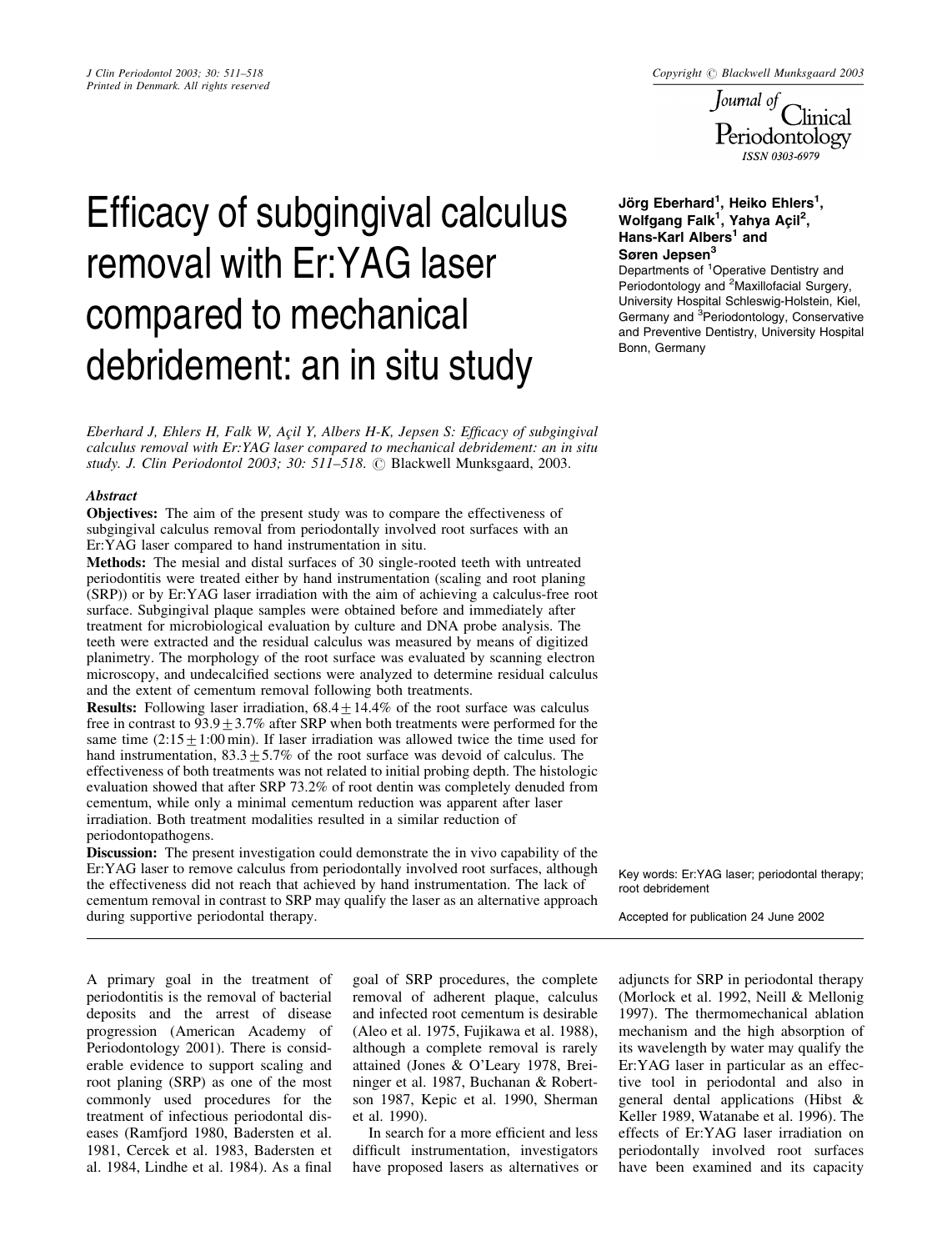to remove subgingival calculus and superficial layers of infected cementum has been demonstrated in vitro (Aoki et al. 1994, 2000, Keller et al. 1997). In comparison with other laser systems, the Er:YAG laser led to minor structural alterations on the root surface with no side-effects on the dental pulp (Keller & Hibst 1989, Paghdiwala et al. 1993, Wigdor et al. 1993, Israel et al. 1997, Mehl et al. 1997, Gaspirc & Skaleric 2001). The Er:YAG laser showed a high bactericidal potential and the capacity to reduce lipopolysaccharide contamination of the root surface (Ando et al. 1996, Yamaguchi et al. 1997). The clinical outcome 6 months after periodontal therapy with an Er:YAG laser was equivalent to SRP (Schwarz et al. 2001a, b).

The present in situ study was designed to compare the effectiveness of subgingival calculus removal by laser irradiation with conventional hand instrumentation.

# Material and Methods Selection of teeth

Twelve patients (age: 39–59 years) with untreated advanced chronic periodontitis contributed a total of 30 teeth. These single-rooted teeth were designated for extraction and exhibited bone loss of at least one-third of the root length, similar probing depth on the mesial and distal surfaces and radiographic evidence of subgingival calculus. Each patient was given a detailed description of the procedure and was required to sign an informed consent form prior to participation. The study was approved by the local ethic's committee.

# Clinical measurements

Each subgingival tooth surface was evaluated for the presence of calculus with a CP-8 periodontal probe (Hu-Friedy, Leimen, Germany). Probing pocket depth was measured at 6 sites per tooth using a pressure-calibrated periodontal probe set at 20 g (Vivacare, Vivadent, Schaan/Lichtenstein).

#### Instrumentation of root surfaces

After local anesthesia of the teeth, supragingival plaque and calculus were removed. A groove was placed around the circumference of the tooth at the level of the gingival margin with a no. 2

round diamond bur in a high-speed handpiece. This groove provided a landmark for future microscopic evaluation of the subgingival root surface. The mesial or distal tooth surfaces were randomly assigned to laser or mechanical debridement. This instrumentation was performed by two experienced periodontists (S.J. and J.E.). One operator performed either laser treatment or mechanical debridement on one tooth surface, while the second treatment was performed by the other operator on the opposite tooth surface.

In a first group of 15 teeth (group  $1 \times$ ), the treatment was initiated on one tooth surface using hand instruments. Teeth were scaled and root planed with Gracey curets (Hu-Friedy, Leimen, Germany) until the operator achieved a hard, smooth, calculus-free root surface as determined by tactile sensation with a dental probe. No time limits were placed on the operators for this mechanical debridement. The time for hand instrumentation was recorded and set as a time limit for the subsequent laser treatment of the opposite root surface.

An Er:YAG laser (KEY II, KaVo, Biberach, Germany) with a therapeutic wavelength of  $2.94 \,\mu m$  and a pilot wavelength of  $635 \mu m$  was selected for laser irradiation. An energy level of 160 mJ and a repetition rate of 10 to 15 Hz with water irrigation according to the instructions given by the manufacturer was used. For subgingival laser application, the handpiece P 2056 (KaVo, Biberach, Germany) attached to a fiber tip of  $0.5 \times 1.65$  mm was used (Fig. 1). The fiber tip was moved from coronal to apical in parallel paths with an inclination of approximately  $20^{\circ}$  in relation to the root.

In a second group of 15 teeth (group  $2 \times$ ) laser treatment was allowed twice the time used for mechanical debridement of the corresponding tooth surface. The teeth were extracted immediately after the procedure with forceps and care was taken to keep the beaks above the circumferential groove. The teeth were placed under cold running tap water for about 1 min to remove blood and loosely adherent debris. The teeth were then placed in a container with 10% buffered formalin solution.

#### Planimetric root surface evaluation

The teeth were transferred to 1% methylene blue for 2 min to stain the connective tissue attached to the teeth.

Fig. 1. (A) The laser tip  $(0.5 \times 1.65 \text{ mm})$ attached to the handpiece P 2056 of the KEY II Er:YAG laser (Kavo, Biberach, Germany). (B) The laser tip inserted into a periodontal pocket.

The teeth were viewed under a microscope and the images were captured and digitized with a magnification of  $2 \times$ . The presence of calculus on the mesial and distal root surfaces was measured using the Scion Image planimetric analysis tool (Scion Corporation, MD, USA). The surface area under investigation was determined coronally by the gingival groove (bur mark) and apically by the coronal border of the connective tissue attachment. Laterally the margins were set 1 mm appart from the line angle of the tooth. Within these boundaries the root surface area covered by residual subgingival deposits was measured (Fig.  $2$ ).

## Scanning electron microscopic root surface evaluation

An impression was taken from the treated root surfaces (President, Coltene Whaledent, Altstätten, CH) and epoxy casts (Grace, Westerlo, Belgium) were made. The replicas were sputtered with gold and examined by scanning electron microscopy (XL30CP, Phillips, the Netherlands) with a magnification between  $20 \times$  and  $1000 \times$ .

#### Histological root surface evaluation

Nondecalcified hard tissue sections were made according to the method of Schönfeldt and Bössmann (1980).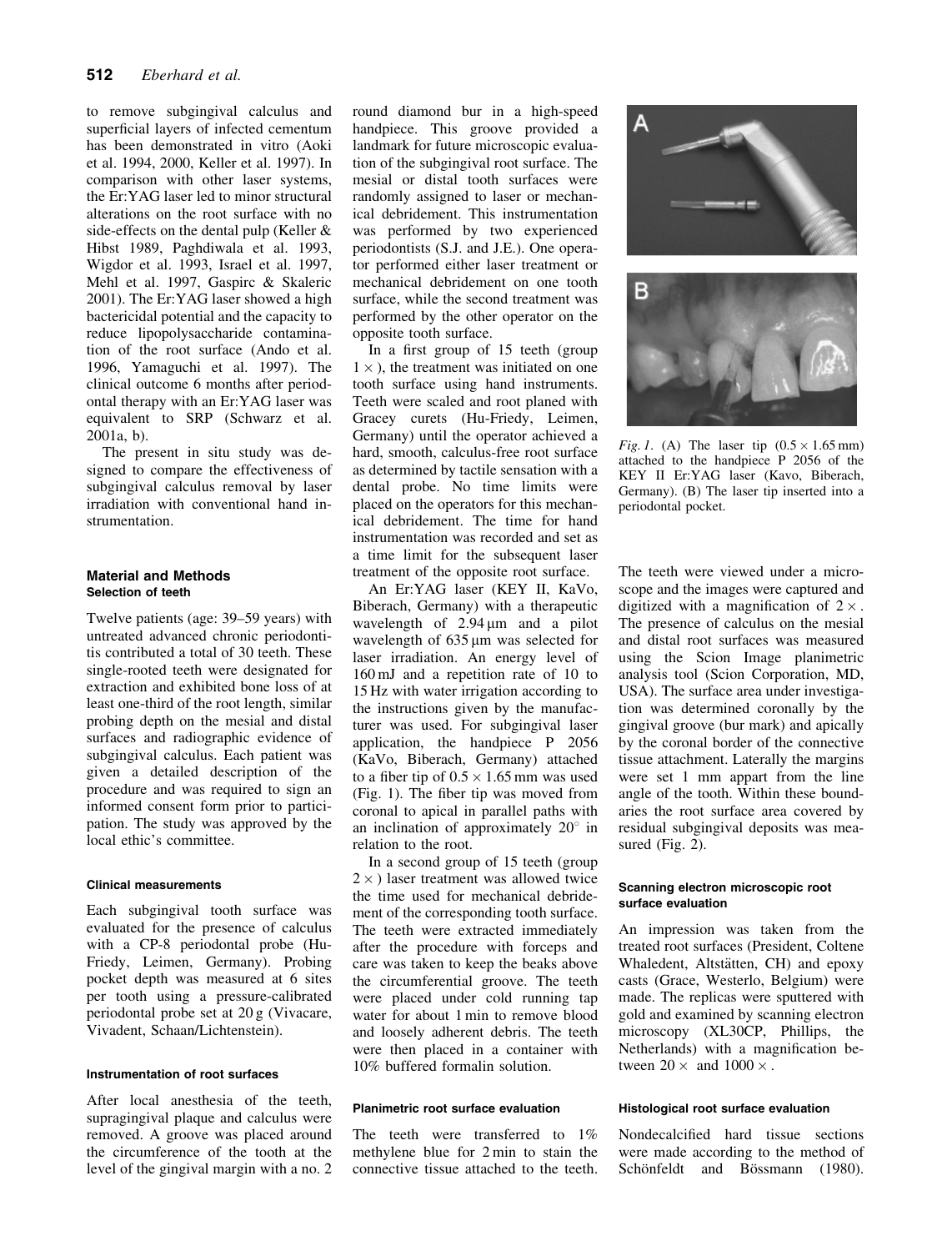

Fig. 2. Root surface after subgingival laser irradiation. Digital planimetric root surface analysis after staining with methylene blue. The area was determined by the coronal groove of the diamond bur (1), the lateral margins (2) and the coronal border of the connective tissue attachment (3). Residual deposits (*n*) were located as islands on the root surface. Original magnification  $2 \times$ .

Briefly, the formalin-fixed teeth were washed in ethanol and acetone. The specimens were embedded in methylmetacrylate (Fluka Chemie AG, Neu Ulm, Germany), cut in a mesio-distal plane, trimmed to sections of approximately  $20 \mu m$  and stained with toluidine blue for 3 min. Five sections were obtained from each tooth specimen. The sections were analyzed under a Microphot-FXA (Nikon, Nippon) with a magnification of  $20 \times$  and the image analysis system Leica Q 500 MC (Leica, Cambridge, UK). The following measurements were performed: (A) the distance from the coronal groove to the coronal margin of the periodontal tissue attachment, (B) the distance covered with residual mineralized deposits, (C) the distance of the root surface covered with cementum, and (D) the distance of the root surface with exposed root dentin. Each measurement was expressed as percent of the distance A. Finally, mean values were calculated for each tooth surface.

## Microbiological evaluation

Subgingival samples were obtained from 18 sites (group 2x) before and immediately after treatment by laser or by hand instruments. Prior to sampling, the selected sites were cleaned supragingivally in order to avoid contamination. At each site, 2 sterile paperpoints were inserted, kept in place for 30 s and transferred to vials containing transport medium (Cary-Blair-Transport medium, Hain Diagnostika, Nehren, Germany), and processed within less than 2h. Samples were homogenized by vortexing for 30 s in 2 ml of pre-reduced trypticase-soy-boullion (Becton & Dickinson, Heidelberg, Germany), and 1 ml each was used for culturing and for DNA probe analysis. Aliquots of 0.1 ml of serial dilutions were plated on trypticase-soy-agar supplemented with  $5 \mu g$ / ml vancomycin, 75 µg/ml bacitracin and 10% sterile horse serum (Oxoid, Wesel, Germany). Gram-negative species were selected on nonselective blood agar plates supplemented with 5 µg/ml hemine,  $1 \mu g/ml$  Vitamin K<sub>1</sub>,  $1 \mu g/ml$ menadione and 5% sterile sheep blood. Plates were incubated for 3 days in air  $+10\%$  CO<sub>2</sub> to select microaerophilic microorganisms and for 5 days to select anaerobic microorgansims (Gas Pac, Becton & Dickinson, Heidelberg, Germany). Identification of isolates was based on the Crystal system (Becton & Dickinson, Heidelberg, Germany) and the numbers of colony forming units per milliliter (CFU/ml) were calculated.

For DNA-based identification of periopathogens DNA was extracted from 1 ml of the homogenized samples by the High Pure DNA Preparation Kit (Roche, Mannheim, Germany). The bacterial DNA was further processed as recommended by the manufacturer for the identification of specific periopathogens (Mikrodent-Kit, Hain Diagnostika, Nehren, Germany).

#### Statistical methods

The results of the planimetric and histological evaluation were computed as means and standard deviations (SD). The normal distribution of data was confirmed by the Kolmogorov–Smirnov test. Statistically significant differences between treatment modalities were evaluated by using the paired and unpaired samples  $t$ -test. The significance level was set at  $p < 0.05$ .

## **Results** Root surface treatment

The pocket depth measurements prior to root debridement for the two treatment groups were similar (Table 1). The mean time required for hand instrumentation was 2:15 min (range: 1:05– 4:15 min). For the second experimental group, the mean time for hand instrumentation amounted to 2:12 min (range: 1:33–3:15 min). Accordingly, the laser treatment was performed for a mean time of 4:24 min.

#### Planimetric root surface evaluation

Thirty teeth were included for evaluation, providing a total of 60 treated root surfaces. After SRP  $93.9 \pm 3.7\%$  and after laser treatment  $68.4 \pm 14.4\%$ (mean  $\pm$  SD) of the root surfaces were free of any residual mineralized deposits in group  $1 \times$ . When laser treatment was allowed twice the time used for hand instrumentation (group  $2 \times$ ),  $83.3+5.7\%$  of the root surface was devoid of calculus, in contrast to  $96.3+3.5%$  after hand instrumentation (Fig. 2). The differences between hand instrumentation and laser treatment were statistically significant for both time settings (Fig. 3). Laser instrumentation showed statistically superior effectiveness for group  $2 \times$  when compared to group  $1 \times$ . No differences in treatment efficacy could be observed between pockets  $\leq 5.5$  mm and pockets  $>5.5$  mm neither for the laser nor for hand instrumentation (Fig. 4).

## Scanning electron microscopic root surface evaluation

The morphology of the root surface after hand instrumentation appeared smooth, although traces of the curet were seen (Fig. 5A). Only limited amounts of remaining calculus were present. The scanning electron microscopic investigation of the root surfaces treated with Er:YAG laser revealed a

Table 1. Time required and site characteristics of root surfaces treated by Er:YAG laser or by hand instrumentation (SRP)

| Time       | N  | Treatment  | Time (min) |       | $PD$ (mm) |     | Treated root surface |        |  |  |
|------------|----|------------|------------|-------|-----------|-----|----------------------|--------|--|--|
|            |    |            | mean       | SD    | mean      | SD  | mesial               | distal |  |  |
| $1 \times$ | 15 | <b>SRP</b> | 02:15      | 01:00 | 6.1       | 1.8 |                      | 10     |  |  |
|            | 15 | Laser      | 02:15      | 01:00 | 5.6       | 1.1 | 10                   |        |  |  |
| $2 \times$ | 15 | <b>SRP</b> | 02:12      | 00:28 | 6.2       | 1.8 | 11                   |        |  |  |
|            | 15 | Laser      | 04:24      | 00:56 | 6.4       | 1.5 | 4                    |        |  |  |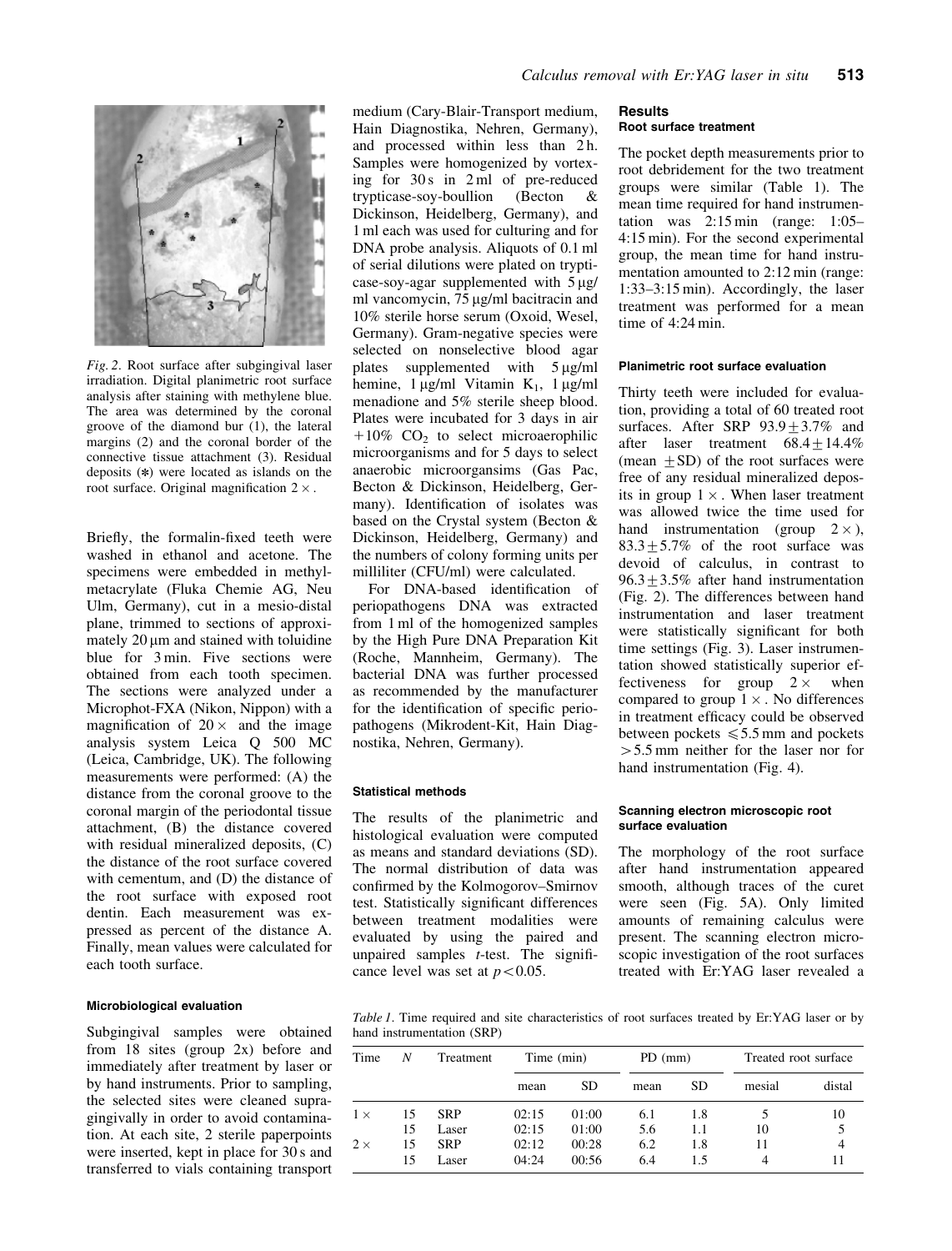

Fig. 3. Results of planimetric root surface evaluation of all analyzed root surfaces ( $n = 60$ ). The graph shows the calculus-free area (%) after laser and manual instrumentation. Brackets indicate statistical significant differences between groups (unpaired-samples t-test,  $p < 0.05$ ) and treatments (paired-samples *t*-test,  $p < 0.05$ ).

rough, acid-etched like surface, interrupted by smooth traces of cementum of about  $50 \mu m$  width (Fig. 5B).

# Histological root surface evaluation

The histological observation of the root surface revealed 4.3% residual deposits after manual scaling. Following laser treatment, 30.2% residual deposits were observed in group  $1 \times$  and 22.7% in group  $2 \times$ . The laser-treated tooth surfaces exhibited no dentin exposition but rather a minimal reduction of cementum for both groups. In contrast, 73.2% of the dentin was denuded from the cementum after hand instrumentation (Figs. 6 and 7).

#### Microbiological findings

The findings for culture and DNA probe analysis of selected periopathogenic bacteria are summarized in Table 2.

There was a similar reduction of sub-<br>gingival bacteria *Porphyromonas* bacteria Porphyromonas gingivalis, Prevotella intermedia, Bacteroides forsythus and Treponema denticola after laser treatment and after hand instrumentation. There were no apparent differences between culture and DNA probe analysis.

#### Discussion

The present clinical study enabled the direct comparison of laser-irradiated and conventionally treated root surfaces by computer-assisted planimetry and light microscopic evaluation for the accurate measurements of residual deposits. The manual root debridement resulted in an almost complete removal of subgingival calculus and is in agreement with other clinical studies (Eaton et al. 1985, Buchanan & Robertson 1987, Brayer et al. 1989, Sherman et al. 1990, Yukna et al. 1997). Less favorable results reported by other studies could be related to the different approaches to measure residual deposits (Rabbani et al. 1981, Caffesse et al. 1986, Breininger et al. 1987). The direct comparison of the effectiveness of hand instrumentation and laser irradiation revealed that the laser treatment was not as efficient as the conventional approach if the same time for debridement was allowed. The calculus removal by laser treatment was significantly improved by allowing twice the time that was used for hand instrumentation although it did not reach equivalent results. We did not



Fig. 4. Results of planimetric root surface evaluation for sites of different probing depth. There was no statistically significant difference in the effectiveness (calculus-free area  $(\%)$ ) of laser and hand instrumentation between pockets  $\leq 5.5$  mm and pockets  $> 5.5$  mm (unpairedsamples *t*-test,  $p > 0.05$ ).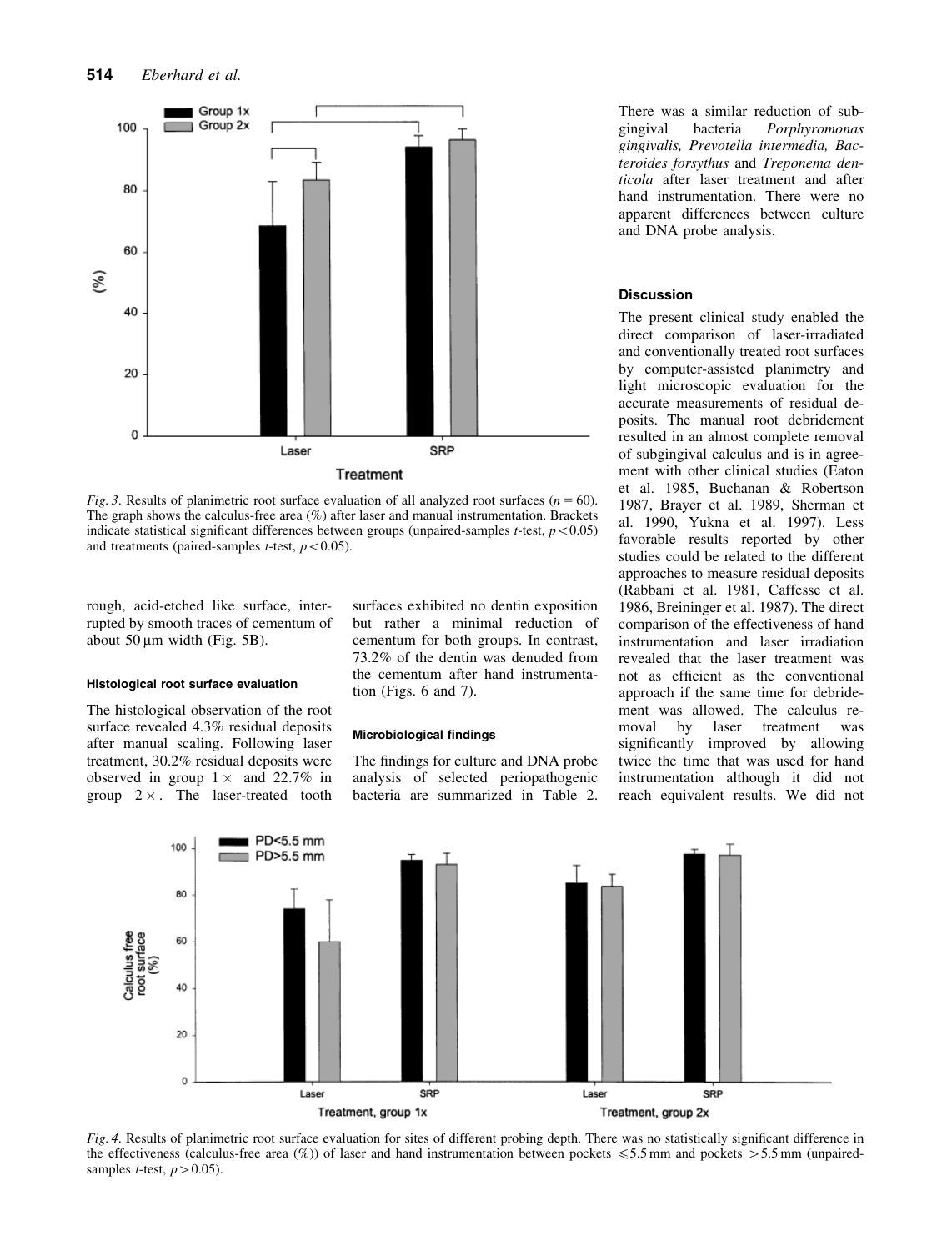

Fig. 5. The scanning electron microscopic appearance of the root surface after hand instrumentation (A) and laser irradiation (B). Magnification  $150 \times$ .

find significant differences for calculus removal for shallow or deep pockets either for hand instrumentation or for laser treatment. This result is in agreement with other studies on mechanical debridement (Buchanan & Robertson 1987, Sherman et al. 1990, Yukna et al. 1997), although some investigators reported significant influence of pocket depth on the effectiveness of calculus removal (Rabbani et al. 1981, Caffesse et al. 1986, Brayer et al. 1989). Since only single-rooted, easily accessable teeth were included in the present study,



Fig. 6. Undecalcified ground section of root surfaces treated by laser irradiation (left) and hand instrumentation (right). Bur marks and apical end of instrumentation are indicated by arrows. Note the complete removal of cementum after hand instrumentation in contrast to preserved cementum layer after laser irradiation. Magnification  $2 \times$ 

pocket depth may have had only limited influence on the outcomes.

During clinical application, the angulation of the laser tip was dictated by the anatomical situation and could not always be used with the desired  $20^{\circ}$ inclination. Consequently, the energy density of the laser light reaching the root surface and thus its ability to remove mineralized deposits could have become reduced (Folwaczny et al. 2001). Future studies will have to evaluate whether the effectiveness could be improved by modifications of the tip to increase light transmission onto the root surface and/or by increased energy settings. However, in vitro studies clearly indicated that upregulation of the energy density was associated with the ablation of the root cementum and severe changes of the root morphology (Gaspirc & Skaleric 2001).

This is, to our knowledge, the first study that investigated the effectiveness of Er:YAG laser treatment to remove mineralized deposits from a periodontally involved root surface in a clinical situation. Although we observed considerable calculus removal by the Er:- YAG laser, the clinical effectiveness was less than for hand instrumentation and more time consuming. On the other hand, our histometric analyses confirmed the extensive cementum removal caused by hand instruments and the consequent dentin exposure (Coldiron et al. 1990, Ritz et al. 1991). This gives way to dentin hypersensibility and caries lesions (Adriaens et al. 1988, Haugen & Johansen 1988, Pashley et al. 1996). In contrast, under the settings used in the present study, our histologic analyses of laser treated root surfaces did not show any exposure of dentin.

The ultrastructural evaluation of the laser-treated root surfaces revealed an irregular surface possibly due to superficial ablation of cementum as described



Fig. 7. Results of the histological root surface measurements for the distances of cementum, exposed dentin and residual deposits expressed as percent of the root surface instrumented by scaling or laser treatment.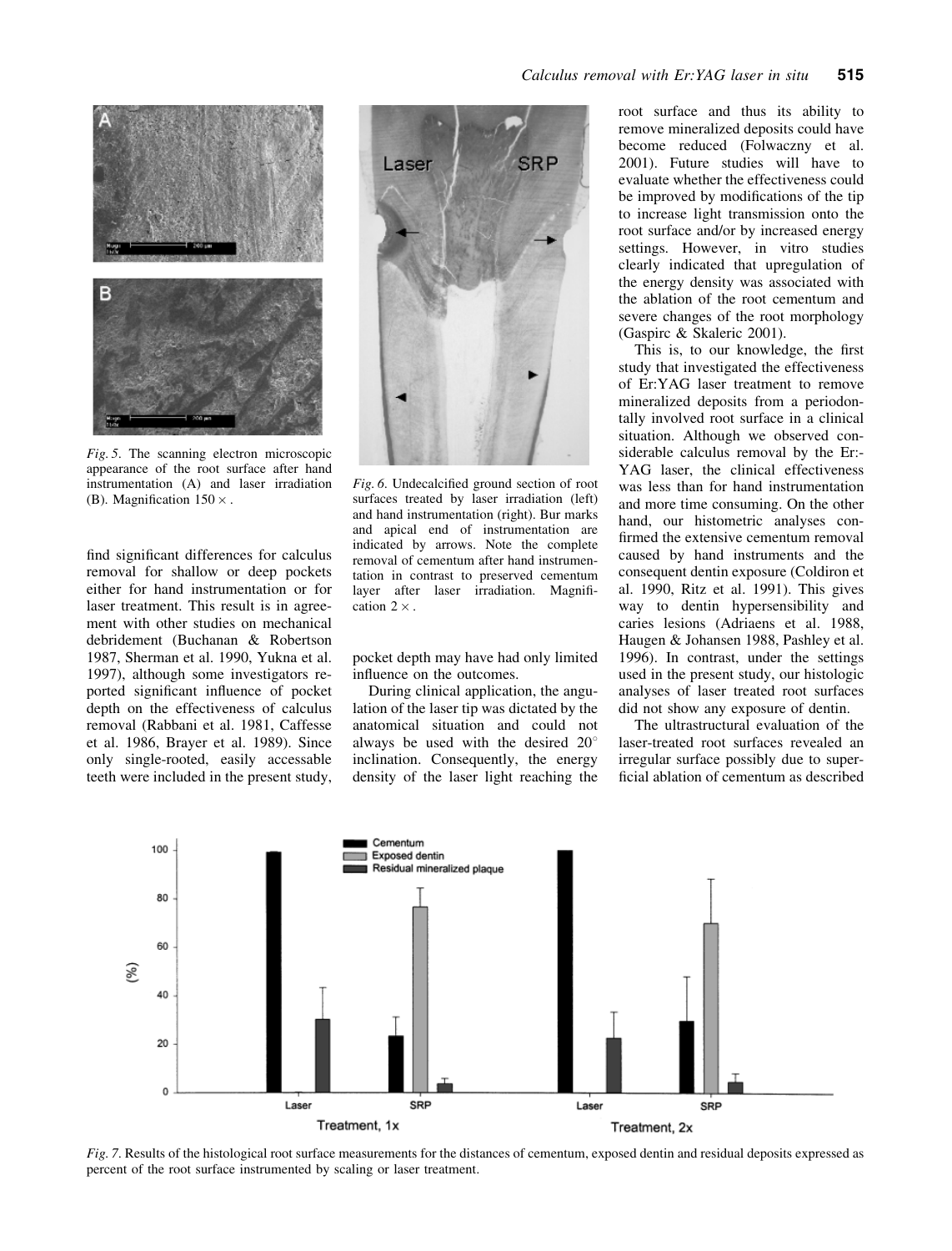| Laser                                     |                  |                |                |                |                     |                     |                     |                |            |                |                |                         |                |                |                  |                 |                | <b>SRP</b>     |
|-------------------------------------------|------------------|----------------|----------------|----------------|---------------------|---------------------|---------------------|----------------|------------|----------------|----------------|-------------------------|----------------|----------------|------------------|-----------------|----------------|----------------|
|                                           |                  |                |                |                |                     |                     |                     |                |            |                |                |                         |                |                |                  |                 |                |                |
| Porphyromonas gingivalis<br>$\mathcal{C}$ |                  |                |                |                |                     |                     |                     |                |            |                |                |                         |                |                |                  |                 |                |                |
|                                           |                  |                |                |                |                     |                     |                     |                |            |                |                |                         |                |                |                  |                 |                |                |
| $\boldsymbol{0}$                          | $\boldsymbol{0}$ | 5              | 5              | 6              | 6                   | 6                   | 6                   | 6              | before     | 6              | 6              | 6                       | 5              | 5              | 5                | 5 <sup>5</sup>  | 3              | $\mathbf{0}$   |
| $\overline{0}$                            | $\mathbf{0}$     | 3              | 3              | 3              | 3                   | 3                   | $\overline{4}$      | $\overline{4}$ | after<br>M | $\overline{4}$ | $\overline{4}$ | 3                       | 3              | $\overline{3}$ | 3                | $\overline{0}$  | $\overline{0}$ | $\overline{0}$ |
|                                           |                  |                | 5              | 5              |                     |                     |                     |                | before     | 6              | 6              |                         |                | 5              |                  |                 |                |                |
| $\overline{0}$                            | $\mathbf{0}$     | 5              |                | $\overline{4}$ | 6<br>$\overline{4}$ | 6<br>$\overline{4}$ | 6<br>$\overline{4}$ | 6              |            | 5              |                | 6                       | 5              | 3              | 5<br>3           | $\sqrt{5}$<br>3 | 5<br>3         | $\mathbf{0}$   |
| $\theta$                                  | $\mathbf{0}$     | 3              | 3              |                |                     |                     |                     | $\overline{4}$ | after      |                | 5              | $\overline{4}$          | $\overline{4}$ |                |                  |                 |                | $\overline{0}$ |
| Prevotella intermedia                     |                  |                |                |                |                     |                     |                     |                |            |                |                |                         |                |                |                  |                 |                |                |
| $\mathcal{C}$                             |                  |                |                |                |                     |                     |                     |                |            |                |                |                         |                |                |                  |                 |                |                |
| $\overline{0}$                            | $\mathbf{0}$     | 3              | 3              | 3              | $\overline{4}$      | $\overline{4}$      | $\overline{4}$      | $\overline{5}$ | before     | 5              | $\overline{4}$ | $\overline{4}$          | 3              | 3              | 3                | $\mathbf{0}$    | $\mathbf{0}$   | $\overline{0}$ |
| $\theta$                                  | $\overline{0}$   | $\theta$       | $\Omega$       | $\mathbf{0}$   | 3                   | 3                   | 3                   | 3              | after      | $\overline{4}$ | $\overline{4}$ | $\overline{\mathbf{3}}$ | $\overline{3}$ | $\overline{3}$ | 3                | $\overline{3}$  | $\Omega$       | $\overline{0}$ |
|                                           |                  |                |                |                |                     |                     |                     |                | M          |                |                |                         |                |                |                  |                 |                |                |
| $\mathbf{0}$                              | $\mathbf{0}$     | $\mathbf{0}$   | $\mathbf{0}$   | $\mathbf{0}$   | $\boldsymbol{0}$    | 3                   | $\overline{4}$      | $\mathfrak{S}$ | before     | 6              | 6              | $\overline{4}$          | 3              | 3              | $\boldsymbol{0}$ | $\overline{0}$  | $\mathbf{0}$   | $\mathbf{0}$   |
| $\overline{0}$                            | $\overline{0}$   | $\overline{0}$ | $\mathbf{0}$   | $\mathbf{0}$   | $\overline{0}$      | $\overline{0}$      | $\overline{0}$      | 3              | after      | $\overline{0}$ | $\theta$       | $\overline{0}$          | $\mathbf{0}$   | $\theta$       | $\overline{0}$   | $\overline{0}$  | $\mathbf{0}$   | $\overline{0}$ |
|                                           |                  |                |                |                |                     |                     |                     |                |            |                |                |                         |                |                |                  |                 |                |                |
| <b>Bacteroides</b> forsythus              |                  |                |                |                |                     |                     |                     |                |            |                |                |                         |                |                |                  |                 |                |                |
| $\mathcal{C}$                             |                  |                |                |                |                     |                     |                     |                |            |                |                |                         |                |                |                  |                 |                |                |
| $\mathbf{0}$                              | $\mathbf{0}$     | 3              | $\overline{4}$ | $\overline{4}$ | $\overline{4}$      | $\overline{4}$      | 5                   | 6              | before     | 6              | $\overline{4}$ | $\overline{4}$          | $\overline{4}$ | $\overline{4}$ | $\overline{4}$   | $\overline{4}$  | $\overline{4}$ | $\mathbf{0}$   |
| $\overline{0}$                            | $\mathbf{0}$     | $\Omega$       | $\mathbf{0}$   | $\theta$       | $\theta$            | $\overline{0}$      | 3                   | 3              | after      | $\overline{4}$ | $\overline{0}$ | $\Omega$                | $\mathbf{0}$   | $\Omega$       | $\Omega$         | $\overline{0}$  | $\Omega$       | $\overline{0}$ |
|                                           |                  |                |                |                |                     |                     |                     |                | M          |                |                |                         |                |                |                  |                 |                |                |
| 3                                         | $\overline{4}$   | $\overline{4}$ | $\overline{4}$ | $\overline{4}$ | $\overline{4}$      | $\overline{4}$      | $\overline{4}$      | 6              | before     | 6              | 5              | 5                       | $\overline{4}$ | $\overline{4}$ | $\overline{4}$   | $\overline{4}$  | $\overline{4}$ | $\overline{0}$ |
| $\overline{0}$                            | $\overline{0}$   | $\overline{0}$ | $\overline{0}$ | $\overline{0}$ | $\overline{0}$      | 3                   | 3                   | 3              | after      | $\overline{4}$ | 3              | $\overline{0}$          | $\mathbf{0}$   | $\overline{0}$ | $\overline{0}$   | $\overline{0}$  | $\mathbf{0}$   | $\overline{0}$ |
|                                           |                  |                |                |                |                     |                     |                     |                |            |                |                |                         |                |                |                  |                 |                |                |
| Treponema denticola                       |                  |                |                |                |                     |                     |                     |                |            |                |                |                         |                |                |                  |                 |                |                |
|                                           |                  |                |                |                |                     |                     |                     |                | M          |                |                |                         |                |                |                  |                 |                |                |
| 5                                         | 5                | 5              | 5              | 6              | 6                   | 6                   | 6                   | 6              | before     | 6              | 6              | 6                       | 6              | 5              | 5                | 5               | $\overline{4}$ | $\mathbf{0}$   |
| $\overline{0}$                            | $\boldsymbol{0}$ | 3              | $\overline{4}$ | $\overline{4}$ | $\overline{4}$      | $\overline{4}$      | $\overline{4}$      | 5              | after      | $\overline{4}$ | $\overline{4}$ | $\overline{4}$          | $\overline{4}$ | $\overline{4}$ | $\overline{4}$   | $\overline{4}$  | 3              | 3              |
|                                           |                  |                |                |                |                     |                     |                     |                |            |                |                |                         |                |                |                  |                 |                |                |

Table 2. Number of CFU/ml for specific species in subgingival samples from sites before and after treatment with the Er:YAG laser or hand instruments (SRP).

The numbers indicate the log number of every microorganism. The data are not linked to the specific sites (Data presentation adapted from Mombelli et al. 1995, Bollen et al. 1998). The darker the shadowing of the boxes, the higher the amount of bacteria.

by other investigators (Fujii et al. 1998, Armengol et al. 1999, Aoki et al. 2000). However, the optimal surface structure of a treated root surface for most favorable periodontal wound healing is yet unknown (Pameijer et al. 1972, Adelson et al. 1980, Blomlof et al. 1987, Nyman et al. 1988, Spencer et al. 1992, Oberholzer & Rateitschak 1996, Watanabe et al. 1996). In the light of the observed minimal invasive character, the laser might be well suited to be an alternative treatment approach for the maintenance phase of periodontal therapy, when subgingival plaque removal rather than excessive root debridement is required (Axelsson et al. 1991). Therefore, future studies should address the clinical value of laser treatment during supportive periodontal care.

The present study confirmed for the first time in vivo the antibacterial capacity of the Er:YAG laser that has

been shown in vitro (Ando et al. 1996, Folwaczny et al. 2002). This reduction of the bacterial load was associated with considerable amounts of residual calculus. This has to be taken into account when the results of short-term clinical studies are interpreted (Schwarz et al. 2001a, b). Favorable short-term healing as assessed by clinical parameters could be merely a reflection of a transient reduction of the bacterial load after laser treatment. Since residual subgingival deposits may favor bacterial recolonization (Leknes et al. 1994, Leknes 1997), only a long-term follow-up of patients can show whether subgingival laser irradiation can result in long-term periodontal stability as it has been shown for hand instrumentation (Lindhe et al. 1984).

In conclusion, the present study could demonstrate the capacity of an Er:YAG laser to remove calculus in a clinical situation. The effectiveness was low compared to SRP but could be improved by longer treatment periods. The effective removal of mineralized deposits by hand instruments from the root surface was accompanied by the removal of the cementum, while the laser treatment induced only minimal morphological changes to the cementum. These observations may indicate a potential usefulness of the Er:YAG laser during supportive periodontal care that has to be proven in future clinical studies. Future studies should also evaluate whether the effectiveness for calculus removal can be increased with higher energy settings and/or the combination with newly developed laser fluorescence techniques for the selective detection of subgingival calculus.

## Acknowledgements

Sincere thanks are due to Prof. U. Keller for his valuable advice and Dr. E. Haase for his help in patient management. We acknowledge Kavo, Biberach for providing the Er:YAG laser.

## Zusammenfassung

Effizienz der subgingivalen Zahnsteinentfernung mittels Er:YAG-Laser im Vergleich zum mechanischen Debridement: eine in situ-Studie. Ziele: Das Ziel der vorliegenden Studie war es, in situ die Effektivität der subgingivalen Zahnsteinentfernung an parodontal befallenen Wurzeloberflächen durch einen Er:YAG-Laser mit der Handinstrumentierung zu vergleichen. Methoden: Um eine zahnsteinfreie Oberfläche zu erzielen, wurden die mesialen und distalen Flächen von 30 einwurzligen Zähnen mit unbehandelter Parodontitis entweder durch Handinstrumente (SRP) oder durch Er:YAG-Laserbestrahlung bearbeitet. Für die mikrobiologische Evaluierung durch Kultivierung und DNA-Sondenanalyse wurden vor und direkt nach der Behandlung subgingivale Plaqueproben gewonnen. Die Zähne wurden gezogen und der verbliebene Zahnstein wurde mittels digitaler Planimetrie vermessen. Die Morphologie der Wurzeloberfläche wurde mit dem Rasterelektronenmikroskop evaluiert und nicht-entkalkte Schnitte untersucht, um den verbliebenen Zahnstein und das Ausmaß der Zemententfernung nach beiden Behandlungen zu beurteilen.

Ergebnisse: Wenn beide Behandlungen während der gleichen Zeit  $(2:15 \pm 1:00 \text{ Min.})$ durchgeführt wurden, waren nach der Laserbestrahlung 68,4+14,4 % der Wurzeloberfläche zahnsteinfrei im Gegensatz zu  $93.9+3.7$  % nach SRP. Wenn der Laserbestrahlung die doppelte Zeit, wie für die Handinstrumentierung erlaubt wurde, waren  $83,3 \pm 5,7$  % der Wurzeloberfläche ohne Zahnstein. Für beide

 $C =$  identification by selective culture methods,  $M =$  identification by DNA hybridization (Mikrodent-Kit, Hain Diagnostika, Nehren, Germany). Internal standardization enables the expression as CFU/ml.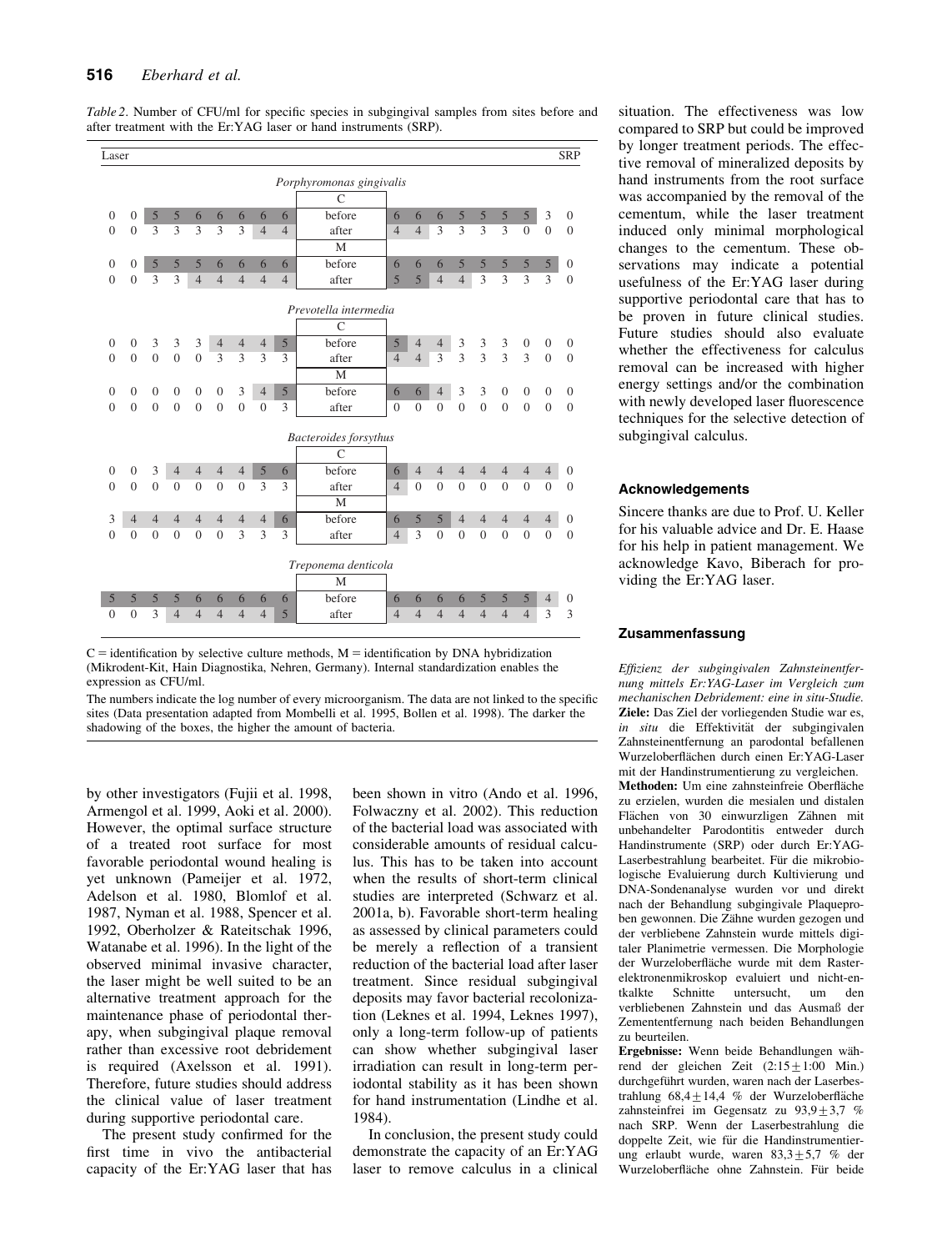Diskussion: Die vorliegende Untersuchung konnte zeigen, dass der Er:YAG-Laser die Fähigkeit hat in vivo den Zahnstein von parodontal befallenen Wurzeloberflächen zu entfernen. Die Effektivität erreichte jedoch nicht die der Handinstrumentierung. Durch die, im Gegensatz zur SRP, fehlende Zemententfernung könnte der Laser als alternative Methode in der Erhaltungstherapie geeignet sein.

## **Résumé**

Efficacité pour l'elimination du tartre du laser Er:YAG comparé au debridement mécanique: une e´tude in situ

Objectifs: Le but de cette étude était de comparer l'efficacité pour l'élimination du tartre sous-gingival sur des surfaces radiculaires impliquées dans une parodontite, d'un laser Er.YAG laser comparé à une instrumentation manuelle in situ.

Méthodes: les surfaces mésiales et distales de 30 dents monoradiculées n'ayant pas été traitées pour parodontite furent traitées soit par instrumentation manuelle (SRP) ou par irradiation par laser Er:YAG dans le but d'obtenir une surface sans tartre. Des échantillons de plaque sousgingivale furent prélevés avant et immédiatement après le traitement pour une évaluation microbiologique par culture et analyse avec une sonde ADN. Les dents furent extraites et le tartre résiduel fut mesuré au moyen de planimètrie digitalisée. La morphologie de la surface radiculaire fut évaluée par microscopie électronique à balayage et des coupes non décalcifiées furent analysées pour déterminer le tartre résiduel et l'étendue de l'élimination du cément a` la suite des deux traitements.

Résultats: Après l'irradiation au laser, 68.4 $\pm$ 14.4 % des surfaces radiculaires n'avait plus de tartre, par opposition aux  $93.9 \pm 3.7$  % après SRP lorsque les deux traitements étaient réalisés pendant le même temps  $(2:15\pm1:00)$ min). Si l'irradiation était maintenue pendant deux fois plus de temps que le SRP,  $83.3 \pm 5.7$ % des surfaces radiculaires se retrouvaient dépourvues de tartre. L'efficacité des deux traitements n'était pas en relation avec les profondeurs au sondage initiales. L'évaluation histologique montrait qu'après SRP, 73.2 % de la dentine radiculaire était complètement découverte de cément, alors qu'une minime réduction cémentaire était apparente avec l'irradiation au laser. Les deux traitements résultaient en une réduction similaire des pathogènes parodontaux.

Discussion: Cette recherche pourrait démontrer la capacité in vivo du laser Er:YAG à éliminer le tartre des surfaces radiculaires impliquées dans une parodontite, bien que son efficacité

n'atteigne pas celle obtenue avec une instrumentation manuelle. Le manque d'élimination du cément par rapport au SRP pourrait donner au laser une approche alternative pendant le traitement parodontal de soutien.

#### **References**

- Adelson, L. J., Hanks, C. T., Ramfjord, S. P. & Caffesse, R. G. (1980) In vitro cytotoxicity of periodontally diseased root surfaces. Journal of Periodontology 51, 700–704.
- Adriaens, P. A., Edwards, C. A., De Boever, J. A. & Loesche, W. J. (1988) Ultrastructural observations on bacterial invasion in cementum and radicular dentin of periodontally diseased human teeth. Journal of Periodontology 59, 493–503.
- Aleo, J. J., De Renzis, F. A. & Farber, P. A. (1975) In vitro attachment of human gingival fibroblasts to root surfaces. Journal of Periodontology 46, 639–645.
- American Academy of Periodontology (2001) Treatment of plaque-induced gingivitis, chronic periodontitis and other clinical conditions. Journal of Periodontology 72, 1790–1800.
- Ando, Y., Aoki, A., Watanabe, H. & Ishikawa, I. (1996) Bactericidal effect of erbium YAG laser on periodontopathic bacteria. Lasers in Surgery and Medicine 19, 190–200.
- Aoki, A., Ando, Y., Watanabe, H. & Ishikawa, I. (1994) In vitro studies on laser scaling of subgingival calculus with an erbium: AG laser. *Journal of Periodontology* 65, 1097–1106.
- Aoki, A., Miura, M., Akiyama, F., Nakagawa, N., Tanaka, J., Oda, S., Watanabe, H. & Ishikawa, I. (2000) In vitro evaluation of Er: AG laser scaling of subgingival calculus in comparison with ultrasonic scaling. Journal of Periodontal Research 35, 266–277.
- Armengol, V., Jean, A., Rohanizadeh, R. & Hamel, H. (1999) Scanning electron microscopic analysis of diseased and healthy dental hard tissues after Er:YAG laser irradiation: in vitro study. Journal of Endodontics 25, 543–546.
- Axelsson, P., Lindhe, J. & Nystrom, B. (1991) On the prevention of caries and periodontal disease. Results of a 15-year longitudinal study in adults. Journal of Clinical Periodontology 18, 182–189.
- Badersten, A., Nilveus, R. & Egelberg, J. (1981) Effect of nonsurgical periodontal therapy. I. Moderately advanced periodontitis. Journal of Clinical Periodontology 8, 57–72.
- Badersten, A., Nilveus, R. & Egelberg, J. (1984) Effect of nonsurgical periodontal therapy. II. Severely advanced periodontitis. Journal of Clinical Periodontology 11, 63–76.
- Blomlof, L., Lindskog, S., Appelgren, R., Jonsson, B., Weintraub, A. & Hammarström, L. (1987) New attachment in monkeys with experimental periodontitis with and without removal of the cementum. Journal of Clinical Periodontology 14, 136–143.
- Bollen, C. M., Mongardini, C., Papaioannou, W., van Steenberghe, D. & Quirynen, M. (1998) The effect of a one-stage full-mouth disinfection on different intra oral niches. Journal of Clinical Periodontology 25, 56–66.
- Brayer, W. K., Mellonig, J. T., Dunlap, R. M., Marinak, K. W. & Carson, R. E. (1989) Scaling and root planing effectiveness: the effect of root surface access and operator experience. Journal of Periodontology 60, 67–72.
- Breininger, D. R., O'Leary, T. J. & Blumenshine, R. V. (1987) Comparative effectiveness of ultrasonic and hand scaling for the removal of subgingival plaque and calculus. Journal of Periodontology 58, 9-18.
- Buchanan, S. A. & Robertson, P. B. (1987) Calculus removal by scaling/root planing with and without surgical access. Journal of Periodontology 58, 159-163.
- Caffesse, R. G., Sweeney, P. L. & Smith, B. A. (1986) Scaling and root planing with and without periodontal flap surgery. Journal of Clinical Periodontology 13, 205–210.
- Cercek, J. F., Kiger, R. D., Garrett, S. & Egelberg, J. (1983) Relative effects of plaque control and instrumentation on the clinical parameters of human periodontal disease. Journal of Clinical Periodontology 10, 46–56.
- Coldiron, N. B., Yukna, R. A., Weir, J. & Caudill, R. F. (1990) A quantitative study of cementum removal with hand curettes. Journal of Periodontology 61, 293–299.
- Eaton, K. A., Kieser, J. B. & Davies, R. M. (1985) The removal of root surface deposits. Journal of Clinical Periodontology 12, 141–152.
- Folwaczny, M., Mehl, A., Aggstaller, H. & Hickel, R. (2002) Antimicrobial effects of 2.94 mm ErYAG laser radiation on root surfaces: an in vitro study. Journal of Clinical Periodontology 29, 73–78.
- Folwaczny, M., Thiele, L., Mehl, A. & Hickel, R. (2001) The effect of working tip angulation on root substance removal using Er:- YAG laser radiation: an in vitro study. Journal of Clinical Periodontology 28, 220–226.
- Fujii, T., Baehni, P. C., Kawai, O., Kawakami, T., Matsuda, K. & Kowashi, Y. (1998) Scanning electron microscopic study of the effects of Er:YAG laser on root cementum. Journal of Periodontology 69, 1283–1290.
- Fujikawa, K., O'Leary, T. J. & Kafrawy, A. H. (1988) The effect of retained subgingival calculus on healing after flap surgery. Journal of Periodontology 59, 170-175.
- Gaspirc, B. & Skaleric, U. (2001) Morphology, chemical structure and diffusion processes of root surface after Er:YAG and Nd:YAG laser irradiation. Journal of Clinical Periodontology 28, 508–516.
- Haugen, E. & Johansen, J. R. (1988) Tooth hypersensitivity after periodontal treatment. A case report including SEM studies. Journal of Clinical Periodontology 15, 399–401.
- Hibst, R. & Keller, U. (1989) Experimental studies of the application of the Er:YAG laser